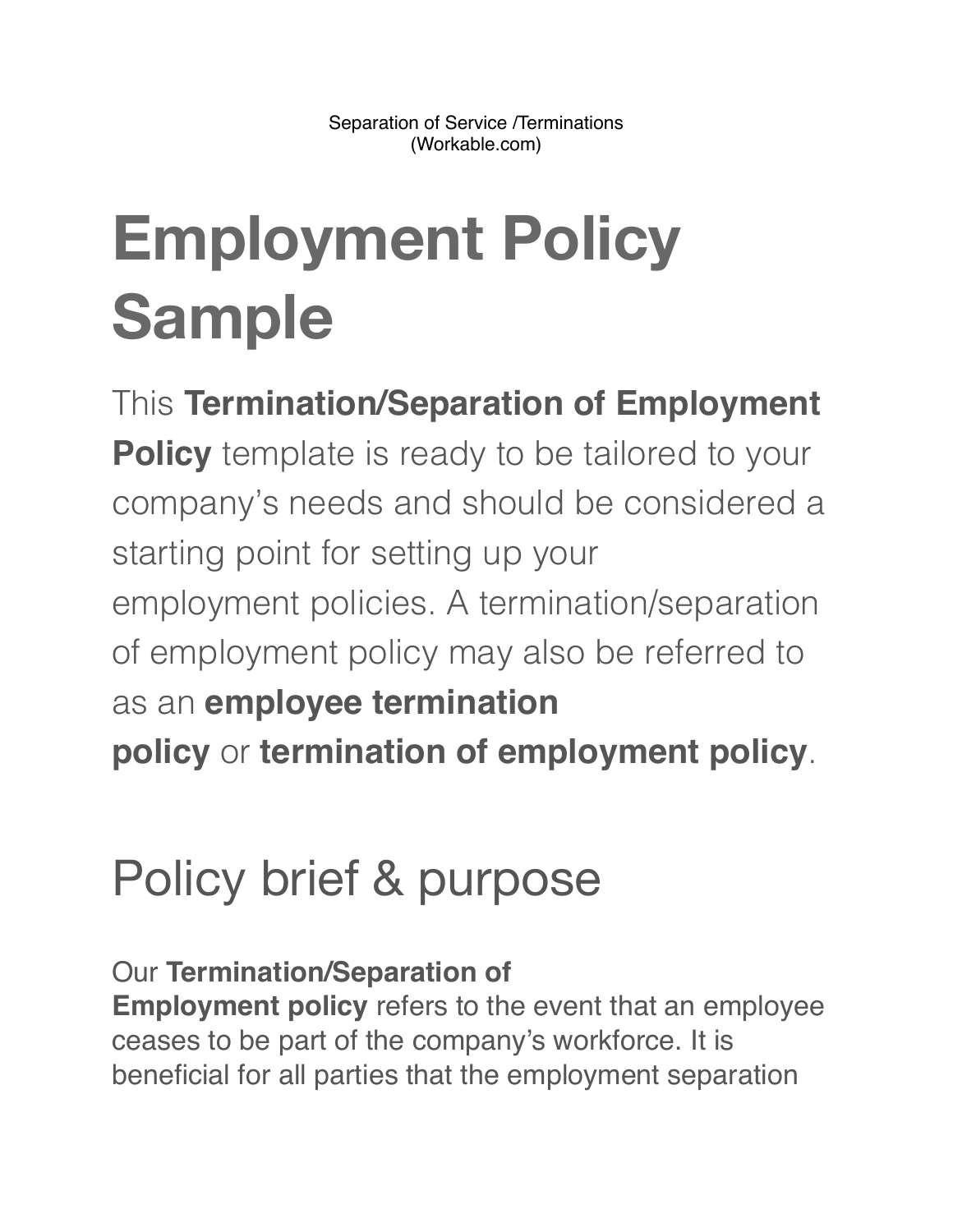process is as clear as possible so misunderstandings and distrust between the employee and the company can be avoided. The company is bound to handle any cases of termination of employment as dictated by law with discretion, professionalism and official documentation.

## Scope

This termination/separation of employment policy applies to all prospective or current employees of the company in regards to possible separation of employment.

## Policy elements

The company will observe all legal dictations referring to termination/separation of employment and will avoid "implied contracts" and unnecessary terminations.

#### What is termination of employment?

Termination of employment happens when the contract of an employee is discontinued due to their or the company's actions.

The dismissal of an employee from their job duties may be categorized as voluntary or involuntary.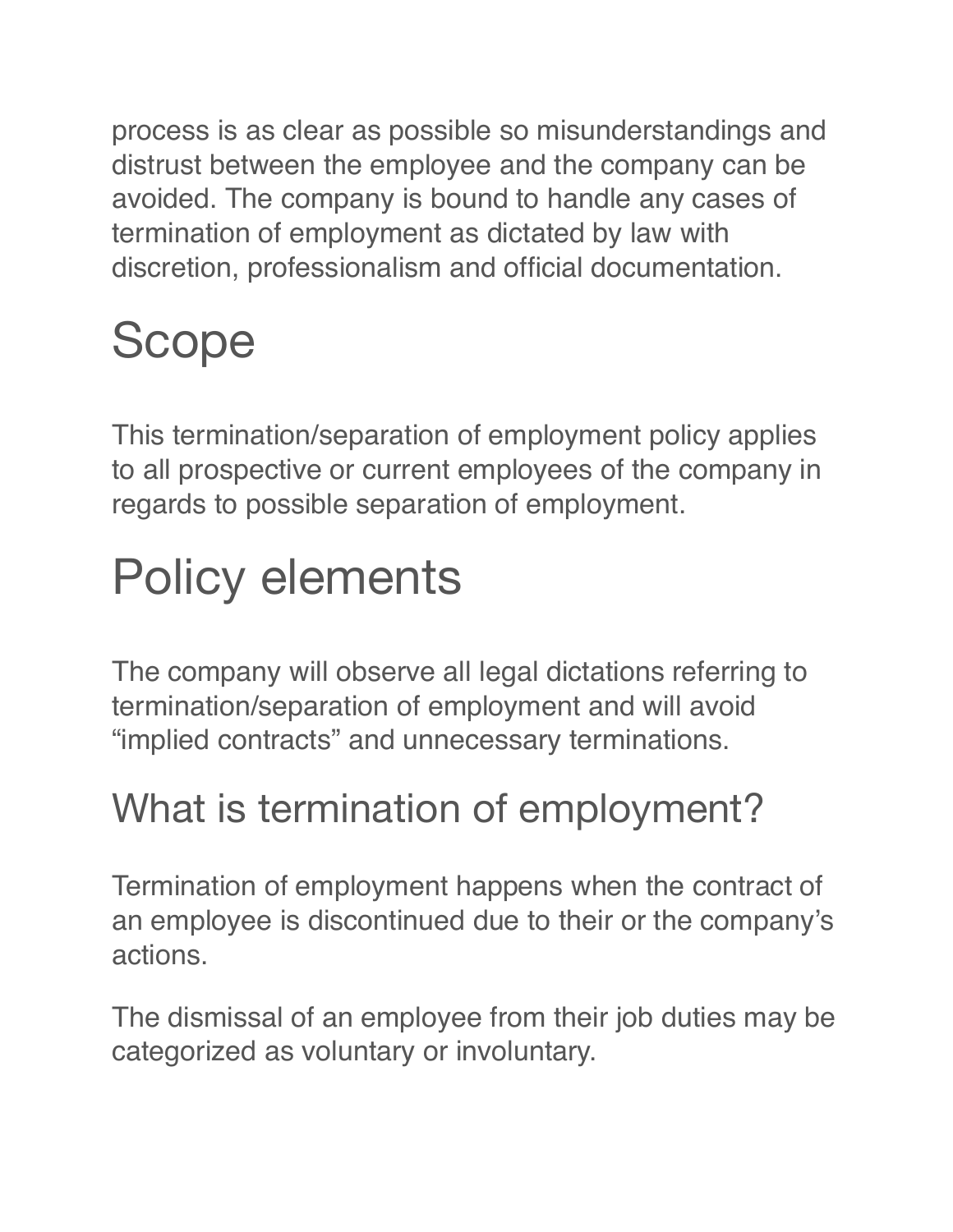Voluntary dismissal may include the following:

- [Resignation](https://resources.workable.com/employee-resignation-policy)
- Retirement
- Failure to show for a specified number of days without notice
- Expiration or completion of contract

Involuntary dismissal may include the following:

- Discharge for cause
- Discharge without cause

Discharge for cause refers to immediate termination of employment due to an employee's misconduct. Any kind of disciplinary action or **[progressive discipline](https://resources.workable.com/progressive-discipline-policy)** that results in termination may be considered "for cause". Other wrongful behaviors or actions that result in immediate dismissal are also considered "for cause". Examples of such termination of employees include circumstances where an employee:

- Breaches their contract of employment
- Is discovered guilty of fraud, embezzlement or other kinds of illegal actions against the company
- Is guilty of discriminatory behavior or harassment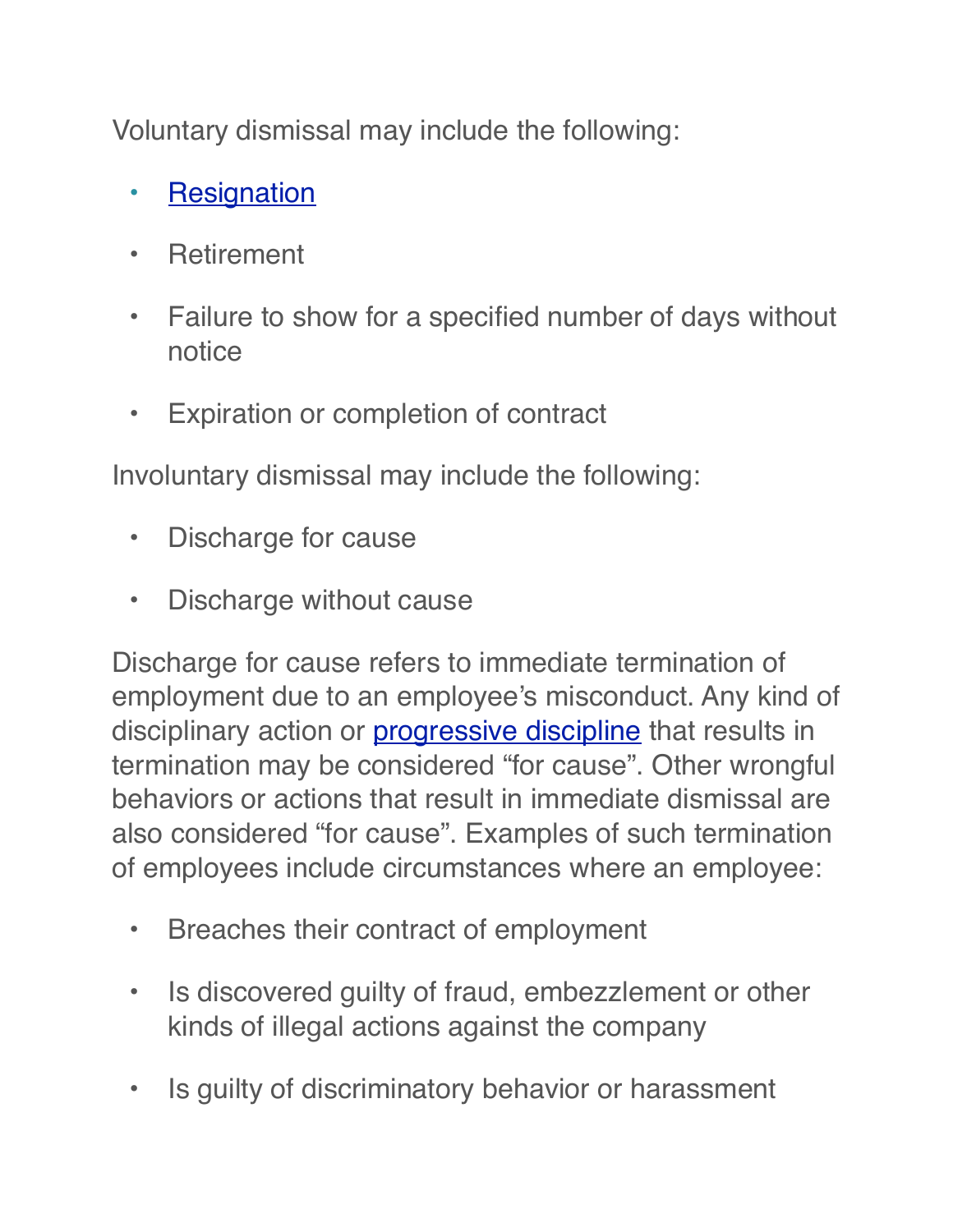- Is guilty of unlawful or immoral behavior on the job
- Is guilty of willful neglect of job responsibilities
- Is discovered to have caused intentional damage to company's assets
- Continuously disregards company policy

The list is not exhaustive therefore, discharge for cause remains at our company's discretion. It must however always reflect an unacceptable behavior or action that violates legal or company guidelines and may result in financial and non-financial damages for the company, other employees or society.

Discharge without cause can occur when the company decides that the services of an employee are no longer needed. In general, this does not refer to an employee's conduct. Reasons for discharge without cause may be [layoffs,](https://resources.workable.com/temporary-layoff-policy) rearrangement of a department or redefining of a position. In cases an employee must be terminated without cause, the company is obliged to give notice a specified amount of time prior to the date of termination depending on time of service, age of employee or position. If the employee has to stop working before the date of termination, the company will still provide compensation for the time remaining, specified as "pay in lieu of notice".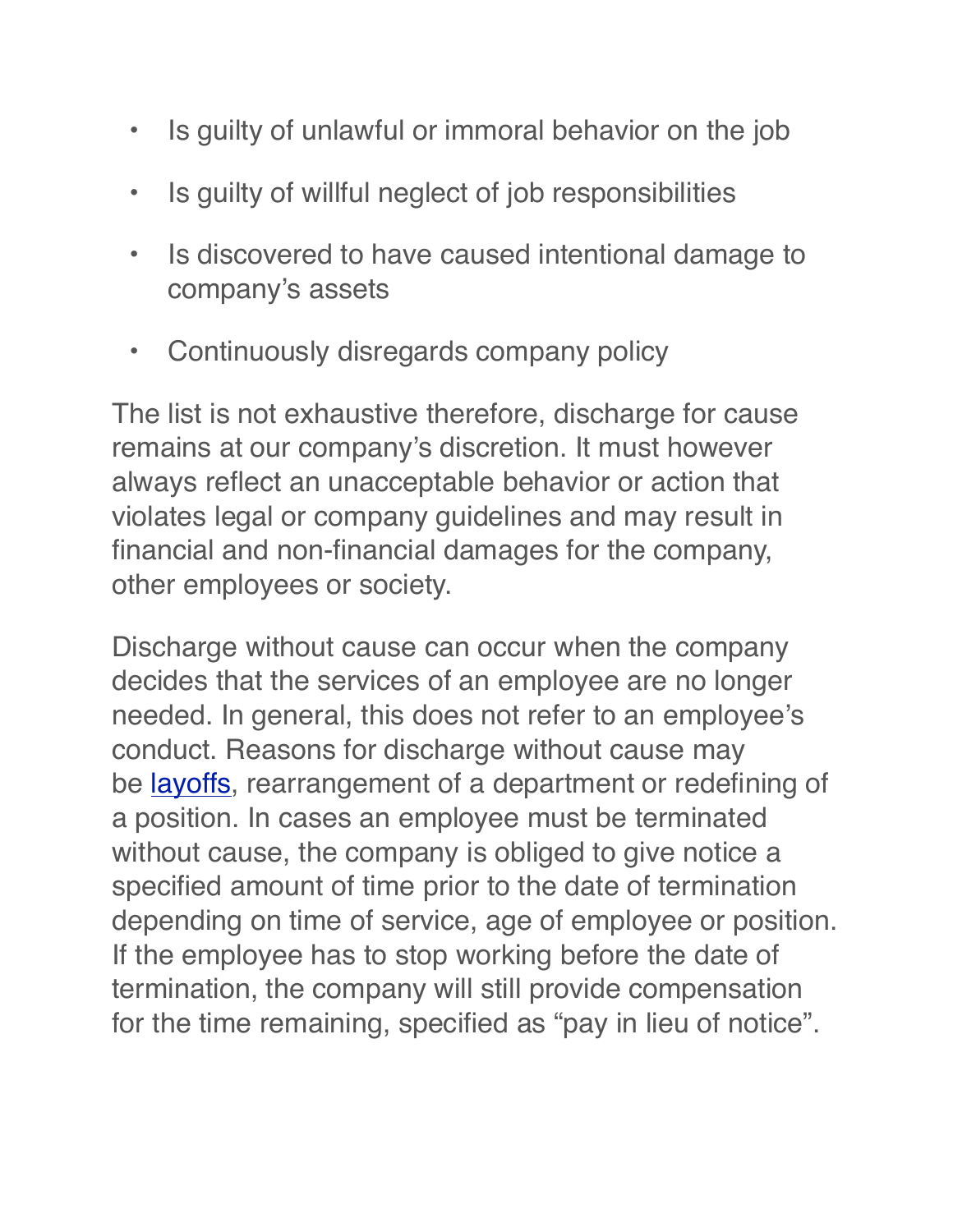The company may compensate the terminated employee for accrued vacation time when appropriate. Severance pay may apply to cases of discharge without cause but not discharge for cause.

The company is bound by the law to refrain from wrongful dismissals of employees. Wrongful dismissal may occur in cases when:

- An employee is terminated unfairly for cause
- An employee is terminated without cause and is not given prior notice
- An employee is forced into constructive dismissal

The company expects all employees with the right of terminating subordinates to strictly refrain from discharging someone without adequate reason or without giving notice. Such an occurrence may be damaging for the company's respectability and may result in disciplinary action. Discharge on grounds of discrimination or filed health and safety complaints is unlawful termination prohibited by legislation.

Constructive dismissal refers to an employee that has been forced to resign due to an employer's intentional or unintentional unlawful or hostile behavior (e.g. breach of contract). It will not be practiced by any means by the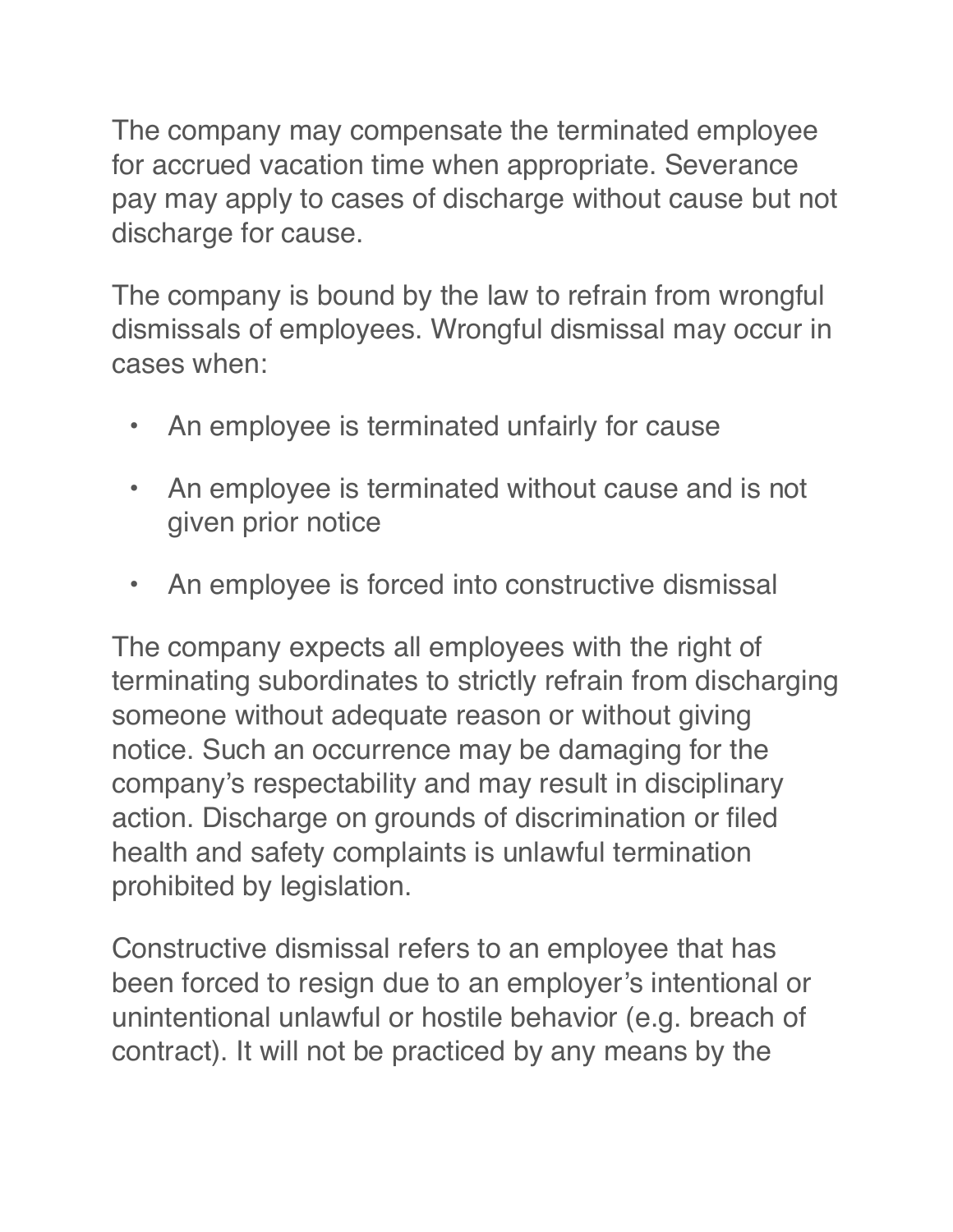company which is committed to maintain a relationship of honesty and fairness between itself and employees.

#### Procedure

In cases of resignation, the employee must submit an official written resignation letter to the immediate supervisor. A notice is expected by the employee consistent with the minimum notice requirement, so the company can arrange alternatives for handling the remaining workload of the position. The resignation letter must be copied and submitted to the Human Resources department.

In cases of involuntary dismissal, the supervisor must submit an employee termination document to the human resources department at the date of separation or before that. Discharge for cause justifies immediate suspension until the necessary documentation for termination has been gathered. In some instances, a termination meeting with the employee, supervisor and a human resources officer may be scheduled.

In cases of discharge without cause, the employer must officially notify the **[employee of the termination](https://resources.workable.com/employee-termination-letter-template)** a specified amount of time in advance. When severance pay is appropriate it will be officially stated in writing.